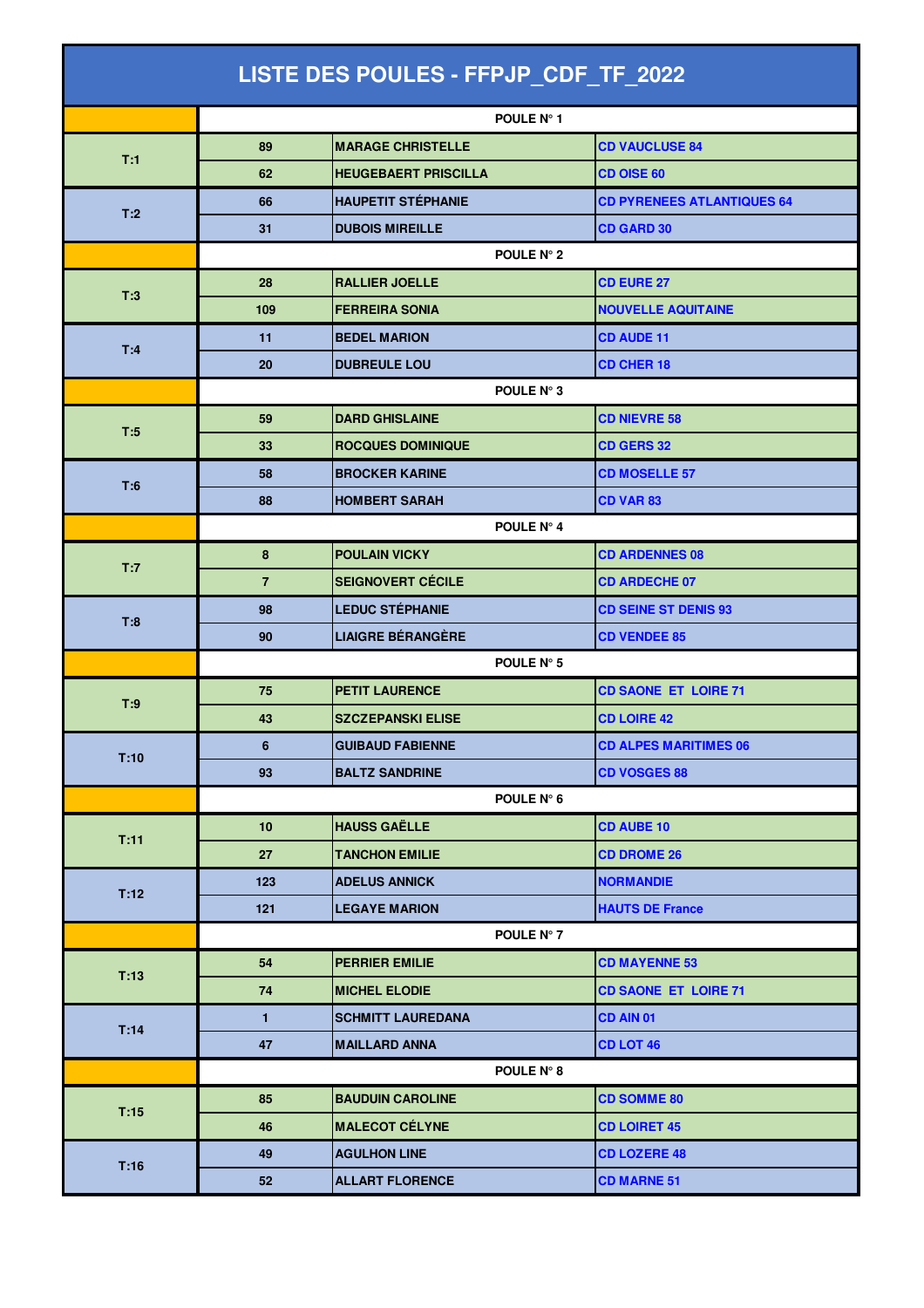| LISTE DES POULES - FFPJP_CDF_TF_2022 |                |                               |                                   |  |  |
|--------------------------------------|----------------|-------------------------------|-----------------------------------|--|--|
|                                      |                | POULE N° 9                    |                                   |  |  |
|                                      | 64             | <b>BONNE JULIE</b>            | <b>CD PAS DE CALAIS 62</b>        |  |  |
| T:17                                 | 87             | <b>VALADIE LISA</b>           | <b>CD TARN ET GARONNE 82</b>      |  |  |
|                                      | 78             | <b>DURAND CAMILLE</b>         | <b>CD HAUTE SAVOIE 74</b>         |  |  |
| T:18                                 | 101            | <b>RUTY SANDRA</b>            | <b>CD CORSE DU SUD 2A</b>         |  |  |
|                                      | POULE N° 10    |                               |                                   |  |  |
|                                      | 76             | <b>DUGUE MARINE</b>           | <b>CD SARTHE 72</b>               |  |  |
| T:19                                 | 37             | <b>COGNE SANDRA</b>           | <b>CD INDRE 36</b>                |  |  |
|                                      | 48             | <b>BRU NATHALIE</b>           | <b>CD LOT ET GARONNE 47</b>       |  |  |
| T:20                                 | 120            | <b>GROS HELENE</b>            | <b>OCCITANIE</b>                  |  |  |
|                                      | POULE Nº 11    |                               |                                   |  |  |
| T:21                                 | 21             | <b>ROLLANT ELOISE</b>         | <b>CD CORREZE 19</b>              |  |  |
|                                      | 80             | <b>DA SILVA MARIE</b>         | <b>CD COMITE DE PARIS 75</b>      |  |  |
| T:22                                 | 127            | <b>COLOMBET ANGÉLIQUE</b>     | <b>CD PUY DE DOME 63</b>          |  |  |
|                                      | 117            | <b>BRIGNOLI SAVERIA</b>       | <b>CORSE</b>                      |  |  |
|                                      |                | POULE N° 12                   |                                   |  |  |
| T:23                                 | 106            | <b>BEDJOU JOANNA</b>          | <b>GRAND EST</b>                  |  |  |
|                                      | 32             | <b>LOUBIERE ELSA</b>          | <b>CD HTE GARONNE 31</b>          |  |  |
| T:24                                 | 5              | <b>ROLLAND VERONIQUE</b>      | <b>CD HAUTES ALPES 05</b>         |  |  |
|                                      | 26             | <b>MATTHEY-DORET GAËLLE</b>   | <b>CD DOUBS 25</b>                |  |  |
|                                      | POULE N° 13    |                               |                                   |  |  |
| T:25                                 | 126            | <b>BEJI MOUNA</b>             | <b>CD RHONE 69</b>                |  |  |
|                                      | 60             | <b>JACQUEMIN SABRINA</b>      | <b>CD NORD 59</b>                 |  |  |
| T:26                                 | 23             | LANDREAU CÉLINE               | <b>CD COTES D'ARMOR 22</b>        |  |  |
|                                      | 91             | <b>DUBOIS MARIE-CHRISTINE</b> | <b>CD VIENNE 86</b>               |  |  |
|                                      | POULE N° 14    |                               |                                   |  |  |
| T:27                                 | 25             | <b>CHAMBON CHANTAL</b>        | <b>CD DORDOGNE 24</b>             |  |  |
|                                      | 2 <sup>1</sup> | <b>BRAEM MONIQUE</b>          | <b>CD AISNE 02</b>                |  |  |
| T:28                                 | 77             | <b>GRIOT VIVIANE</b>          | <b>CD SAVOIE 73</b>               |  |  |
|                                      | 51             | <b>GIFFAUT YOLANDE</b>        | <b>CD MANCHE 50</b>               |  |  |
|                                      |                | POULE N° 15                   |                                   |  |  |
| T:29                                 | 114            | <b>BINDA SABRINA</b>          | <b>BOURGOGNE- FRANCHE COMTE</b>   |  |  |
|                                      | 69             | <b>HEIL SYLVIE</b>            | <b>CD BAS-RHIN 67</b>             |  |  |
| T:30                                 | 125            | <b>DEBARD MANON</b>           | <b>PROVENCE ALPES COTE D'AZUR</b> |  |  |
|                                      | 39             | <b>SAVINEAU SYLVIE</b>        | <b>CD ISERE 38</b>                |  |  |
|                                      |                | POULE N° 16                   |                                   |  |  |
| T:31                                 | 119            | <b>PROUST ATHÉNAÏS</b>        | <b>OCCITANIE</b>                  |  |  |
|                                      | 45             | <b>MOREAU MICHÈLE</b>         | <b>CD LOIRE ATLANTIQUE 44</b>     |  |  |
| T:32                                 | 92             | <b>DEVAUX SANDRINE</b>        | <b>CD HAUTE VIENNE 87</b>         |  |  |
|                                      | 96             | <b>LUCAS-FONTAINE SOPHIE</b>  | <b>CD ESSONNE 91</b>              |  |  |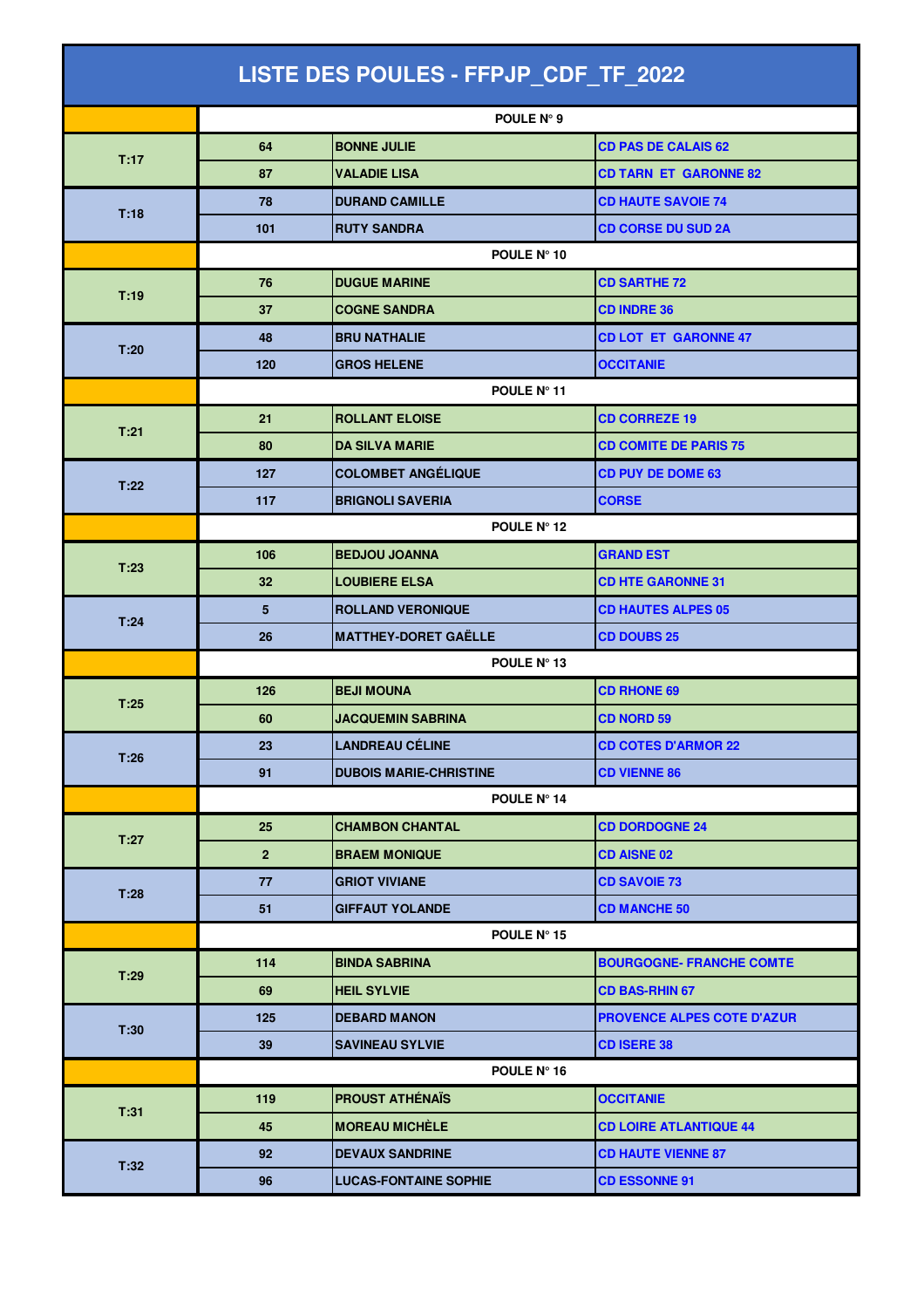| LISTE DES POULES - FFPJP_CDF_TF_2022 |                    |                                     |                                  |  |  |
|--------------------------------------|--------------------|-------------------------------------|----------------------------------|--|--|
|                                      |                    | POULE Nº 17                         |                                  |  |  |
|                                      | 84                 | <b>GATINAUD CORINNE</b>             | <b>CD DEUX SEVRES 79</b>         |  |  |
| T:33                                 | 22                 | <b>COLINOT LYSA</b>                 | <b>CD COTE D'OR 21</b>           |  |  |
|                                      | 102                | <b>CANAVERO LAETITIA</b>            | <b>CD HAUTE CORSE 2B</b>         |  |  |
| T:34                                 | 111                | <b>VERNILE FLORIANE</b>             | <b>AUVERGNE-RHONE ALPES</b>      |  |  |
|                                      | POULE N° 18        |                                     |                                  |  |  |
|                                      | 12                 | <b>DA FONSECA ANGELE</b>            | <b>CD AUDE 11</b>                |  |  |
| T:35                                 | 82                 | <b>BOURGES ANNE</b>                 | <b>CD SEINE ET MARNE 77</b>      |  |  |
|                                      | 4                  | <b>REI SABRINA</b>                  | <b>CD ALPES HTE PROVENCE 04</b>  |  |  |
| T:36                                 | 113                | <b>VEAUX MÉLANIE</b>                | <b>BOURGOGNE- FRANCHE COMTE</b>  |  |  |
|                                      | POULE N° 19        |                                     |                                  |  |  |
| T:37                                 | 118                | <b>RAMIREZ JOCELYNE</b>             | <b>ILE DE FRANCE</b>             |  |  |
|                                      | 103                | <b>DESCAS THÉOPHANIE</b>            | <b>CD MARTINIQUE 972</b>         |  |  |
| T:38                                 | 17                 | <b>AUBERT CHRYSTÈLE</b>             | <b>CD CANTAL 15</b>              |  |  |
|                                      | 34                 | <b>COUPAYE BÉATRICE</b>             | <b>CD GIRONDE 33</b>             |  |  |
|                                      | POULE N° 20        |                                     |                                  |  |  |
| T:39                                 | 24                 | <b>CAMPOS MÉLODIE</b>               | <b>CD CREUSE 23</b>              |  |  |
|                                      | 36                 | <b>CHASSATTE MARINA</b>             | <b>CD ILLE ET VILAINE 35</b>     |  |  |
| T:40                                 | 97                 | <b>GUILLOTTE SÉVERINE</b>           | <b>CD HAUTS DE SEINE 92</b>      |  |  |
|                                      | 35                 | <b>VIREBAYRE MARIE-CHRISTINE</b>    | <b>CD HERAULT 34</b>             |  |  |
|                                      | POULE N° 21        |                                     |                                  |  |  |
| T:41                                 | 63                 | <b>TALVARD NADINE</b>               | <b>CD ORNE 61</b>                |  |  |
|                                      | 99                 | <b>BRILLON EMILIE</b>               | <b>CD VAL DE MARNE 94</b>        |  |  |
| T:42                                 | 72                 | <b>BAGES ANGELINE</b>               | <b>CD RHONE 69</b>               |  |  |
|                                      | 41                 | <b>DESCLAUX-BIZ CAROLINE</b>        | <b>CD LANDES 40</b>              |  |  |
|                                      |                    | POULE N° 22                         |                                  |  |  |
| T:43                                 | 65                 | <b>DE FREITAS EMILIE</b>            | <b>CD PUY DE DOME 63</b>         |  |  |
|                                      | 83                 | <b>PIQUE MARIE CLAIRE</b>           | <b>CD YVELINES 78</b>            |  |  |
| T:44                                 | 16                 | <b>OLIVIERO CÉLINE</b>              | <b>CD CALVADOS 14</b>            |  |  |
|                                      | 55                 | <b>GRONDIN SANDRINE</b>             | <b>CD MEURTHE ET MOSELLE 54</b>  |  |  |
|                                      |                    | POULE N° 23                         |                                  |  |  |
| T:45                                 | 73                 | <b>GRANGEOT MIREILLE</b>            | <b>CD HAUTE SAONE 70</b>         |  |  |
|                                      | 108                | <b>MAESTRI - BACABARA GRAZIELLA</b> | <b>NOUVELLE AQUITAINE</b>        |  |  |
| T:46                                 | 15                 | <b>CERRATO STECY</b>                | <b>CD BOUCHES du RHONE 13</b>    |  |  |
|                                      | 68                 | <b>ARMADA FRANÇOISE</b>             | <b>CD PYRENEES ORIENTALES 66</b> |  |  |
|                                      | <b>POULE N° 24</b> |                                     |                                  |  |  |
| T:47                                 | 107                | <b>MOLLIET ADELINE</b>              | <b>NOUVELLE AQUITAINE</b>        |  |  |
|                                      | 95                 | <b>ELLIEN NATHALIE</b>              | <b>CD TERRITOIRE BELFORT 90</b>  |  |  |
| T:48                                 | 112                | <b>GUERARD STÉPHANIE</b>            | <b>AUVERGNE-RHONE ALPES</b>      |  |  |
|                                      | 42                 | <b>BERTIN CHANTAL</b>               | <b>CD LOIR ET CHER 41</b>        |  |  |